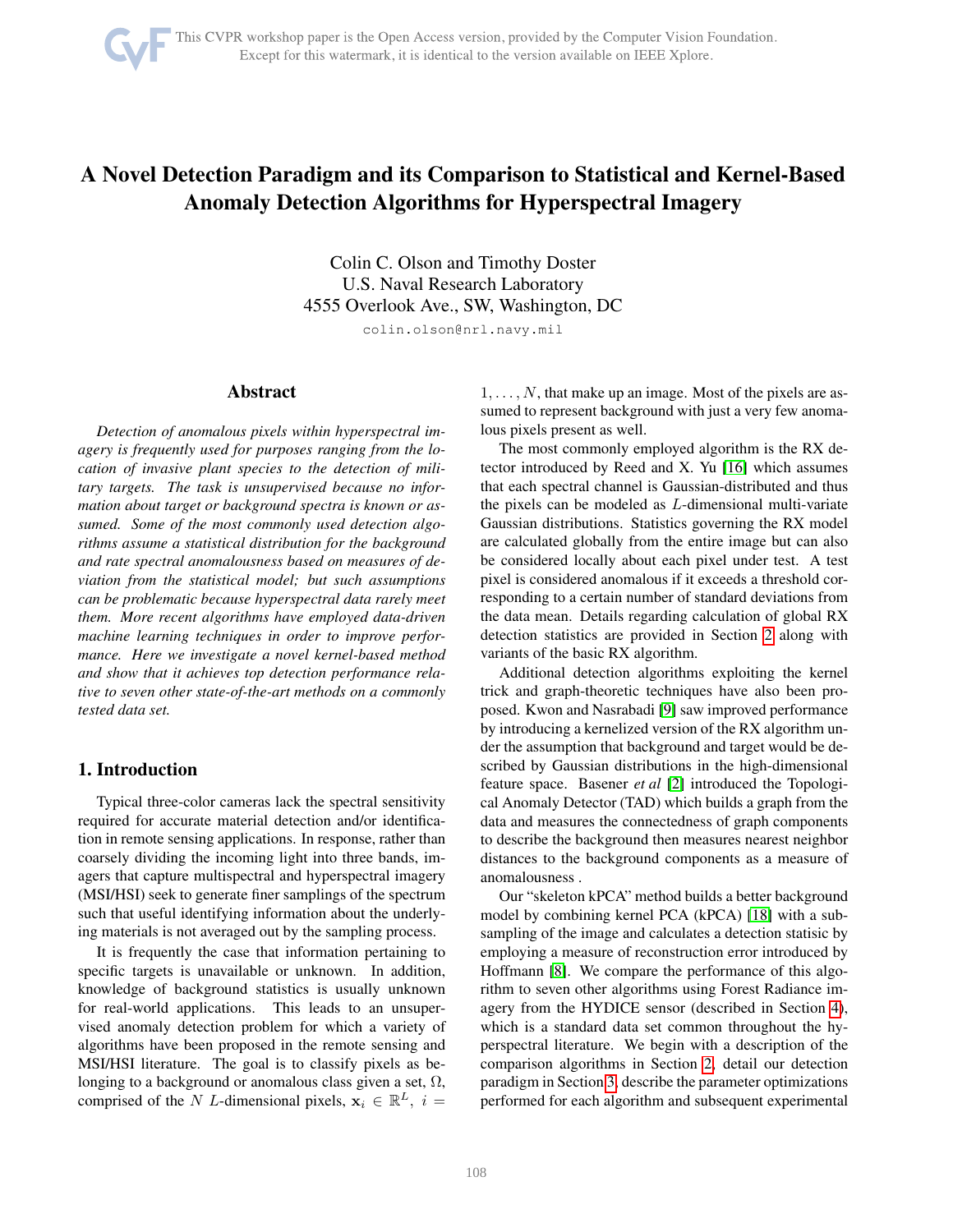results in Section [4,](#page-3-0) and conclude in Section [5.](#page-5-1)

# <span id="page-1-0"></span>2. A Summary of Anomaly Detection Algorithms

Here we provide a description of the tested anomaly detection algorithms. As described previously,  $x \in \mathbb{R}^L$  is a test vector (or hyperspectral pixel) drawn from the image data set  $\Omega$ .

# 2.1. RX

The Reed-Xiaoli [\[16\]](#page-6-0) or RX anomaly detector (sometimes referred to as global RX) is based upon the Mahalanobis distance between  $x$  and the background:

$$
D_{RX}(x) = (x - \mu)\Sigma^{-1}(x - \mu)^{T},
$$
 (1)

where the mean,  $\mu$ , and covariance,  $\Sigma$ , are calculated globally from all pixels in the image. Values of  $D_{RX}$  that fall below some user-defined threshold,  $\gamma$ , belong to background pixels while pixels that yield larger values are classified as anomalous.

## 2.2. SSRX

Subspace RX (SSRX) [\[17\]](#page-6-4) performs global RX on a subset of principal components calculated from the data covariance matrix. Principal Component Analysis (PCA) [\[14\]](#page-6-5) is applied to the hyperspectral data cube in order to find the directions of maximum variation. Background information is presumed to be represented by the eigenvectors corresponding to the largest principal components. Dropping the largest principal components and performing RX on the retained eigenvectors is assumed to improve anomaly detection because confounding information pertaining chiefly to background spectra has been removed from the analysis.

#### 2.3. UTD

The Uniform Target Detector (UTD) [\[7\]](#page-6-6) supposes that because we don't know anything about the anomalous data we should assume a uniform spectra as the matched signal such that the detector becomes

$$
D_{UTD}(x) = (\mathbf{1}_L - \mu) \Sigma^{-1} (x - \mu)^T, \tag{2}
$$

where  $\mathbf{1}_L$  is a unity vector of length  $L$ .

# 2.4. UTD-RX

The UTD and RX detectors can be combined, as proposed in [\[7\]](#page-6-6):

$$
D_{UTD-RX}(x) = D_{UTD}(x) - D_{RX}(x)
$$
  
=  $(x - \mathbf{1}_L)\Sigma^{-1}(x - \mu)^T$ . (3)

#### 2.5. OSPRX

Orthogonal Subspace Projection RX (OSPRX) [\[5\]](#page-5-2), or RX after OSP, is a variant of the RX algorithm which seeks to better model the background of a scene. OSPRX conditions the data by projecting it onto the several of the leading singular vectors of the singular value decomposition (SVD) of the covariance matrix,  $C = U\Lambda U^T$ , where U is a matrix of eigenvectors of the decomposition and  $\Lambda$  is a diagonal matrix of decreasing eigenvalues. The eigenvectors associated with the largest eigenvalues are assumed to expresses the background. The detector can be formulated as:

$$
D_{\text{OSPRX}}(x) = (x - \mu)^{T} (I_{b'} - MM^{T})(x - \mu), \quad (4)
$$

where  $I_{b'}$  is the  $b' \times b'$  identity matrix,  $M = [U_1, \dots, U_{b'}]$ is the truncated matrix of singular vectors, and  $1 \leq b' \leq b$ is the number of retained singular vectors.

## 2.6. TAD

The Topological Anomaly Detection (TAD) algorithm [\[2,](#page-5-0) [3\]](#page-5-3) does not assume the same Gaussian distribution as the previous detectors but instead measures the connectedness of graph components. The corresponding detection statistic is given by Algorithm [1.](#page-1-1)

<span id="page-1-1"></span>Algorithm 1 TAD Algorithm

- 1: Perform optional normalization to the data.
- 2: For a sampling  $S$ , construct a graph representation of the subsampled data by connecting the closest 10% of all edge pairs.
- 3: Define the background set,  $\beta$ , as all pixels belonging to graph components containing at least 2% of the samples.
- 4: Calculate the anomalous rank of each pixel,

$$
D_{TAD}(x) = \sum_{i=3}^{5} \delta_i(x, \mathcal{B}), \tag{5}
$$

where  $\delta_i(x, \mathcal{B})$  is the i-th smallest distance between points in  $\beta$  and  $x$ .

#### 2.7. KRX

Kernel RX (KRX) [\[9\]](#page-6-1) first transforms the pixels into a high-dimensional feature space,  $\mathcal{F}$ , using the kernel trick. Both the transformed background pixels and transformed anomalies are assumed to be Gaussian-distributed in the feature space but each with different means. Anomalousness is determined by calculating the Mahalanobis distance of each test pixel in the feature space. A spherical decision surface in the feature space corresponding to a selected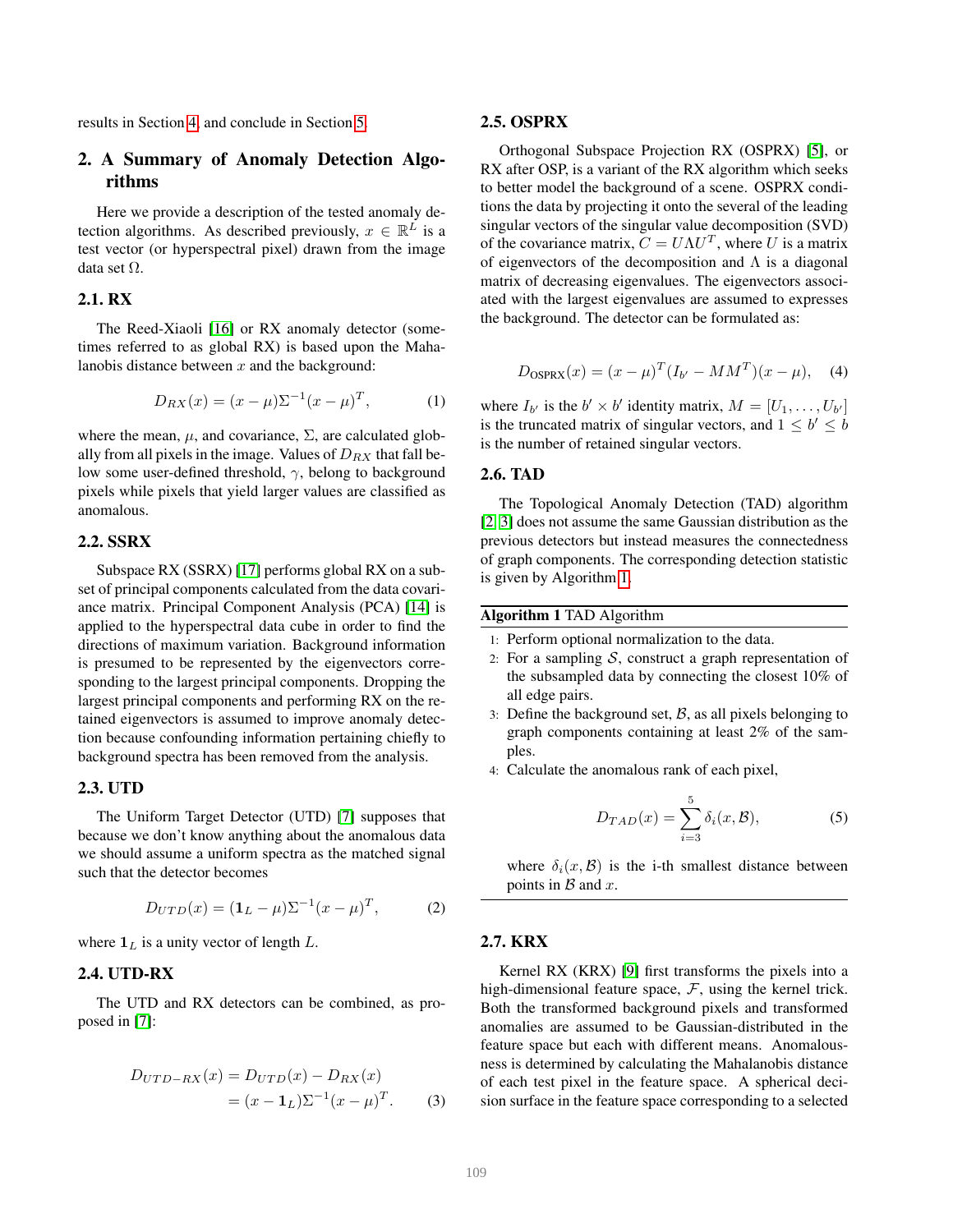threshold,  $\gamma$ , yields a highly nonlinear decision surface in the original spectral (ambient) space. A nonlinear decision surface calculated in this manner is expected to yield improved performance because it better conforms to the actual data distribution.

Given the transformation  $x_i \rightarrow \Phi(x_i)$  that maps a pixel into the feature space we can conceptually represent the detection statistic as:

<span id="page-2-1"></span>
$$
D_{KRX}(x) = (\mathbf{\Phi}(\mathbf{x}) - \mu_k)^T \Sigma_k^{-1} (\mathbf{\Phi}(\mathbf{x}) - \mu_k)), \quad (6)
$$

where  $\mu_k$  and  $\Sigma_k$  represent, respectively, the mean and covariance of all the features. Given a kernel function such as:

$$
k(x_i, x_j) = \exp(-\|x_i - x_j\|_2^2/\sigma^2),\tag{7}
$$

that quantifies the similarity between pixels, the actual transformation  $\Phi(\cdot)$  need never be calculated and all calculations requiring inner products in the feature space can be determined using kernel (adjacency) matrices. Thus Equation [6](#page-2-1) may be determined as a function of various adjacency matrices but we leave the details to reference [\[9\]](#page-6-1).

# <span id="page-2-0"></span>3. Skeleton Kernel PCA

We provide background on and a description of kPCA and then detail our skeleton kPCA method.

#### 3.1. Kernel PCA

kPCA was introduced by Schölkopf *et al.* [\[18\]](#page-6-2) and adapted to the anomaly detection problem by Hoffmann [\[8\]](#page-6-3). The idea is to exploit the "kernel trick" and map data that are not linearly separable in the original (ambient) space into a high-dimensional (possibly infinite-dimensional) feature space,  $F$ , via the transformation

$$
\mathbf{x}_i \to \mathbf{\Phi}(\mathbf{x_i}),\tag{8}
$$

whereupon linear decision surfaces can be constructed in  $\mathcal F$ that yield highly nonlinear decision surfaces in the ambient space.

kPCA is a nonlinear version of PCA, based on calculating the principal components of the data after the nonlinear mapping has been applied. If a nonlinear PCA model of the training data has been learned, then it is possible to declare a test point anomalous by comparing it against the learned model. Hoffmann showed that constructing a "reconstruction error" between a transformed point in  $\mathcal F$  and its reconstruction in  $F$  as synthesized from the learned model yields an anomaly detection statistic that outperforms PCA, oneclass SVM, and the Parzen window density estimator [\[13\]](#page-6-7) on a number of toy problems and real-world data sets [\[8\]](#page-6-3).

In this case the learned model is a reduced linear model (as in standard PCA) but one that is applied in the highdimensional feature space. High-dimensional feature vectors are synthesized as a linear combination of eigenvectors calculated from the high-dimensional covariance matrix. More specifically, what is required are the eigenvectors  $\Psi = (\psi_1, \psi_2, \dots, \psi_N)$  and corresponding eigenvalues  $\lambda_1 \geq \lambda_2 \geq \cdots \geq \lambda_N$  of the high-dimensional data covariance matrix:

$$
\tilde{\mathbf{C}} = \frac{1}{N} \sum_{i=1}^{N} \tilde{\mathbf{\Phi}}(\mathbf{x}_i) \tilde{\mathbf{\Phi}}(\mathbf{x}_i)^T.
$$
 (9)

The tilde used throughout refers to mean-centered data:

$$
\tilde{\Phi}(\cdot) = \Phi(\cdot) - \Phi_0,\tag{10}
$$

where,

$$
\Phi_0 = \frac{1}{N} \sum_{i=1}^{N} \Phi(x_i) \approx E[\Phi(x_i)], \qquad (11)
$$

is the centroid of the transformed data in the feature space and  $E[\cdot]$  is the expected value. As with standard PCA, the data in the feature space are modeled as a linear combination of the eigenvectors, e.g.,

$$
\Phi(\mathbf{x}) = \Psi_m \theta_m, \qquad (12)
$$

where  $\Psi_m$  denotes the first  $m < N$  eigenvectors corresponding to the largest eigenvalues, and the associated model coefficients are  $\theta_m \in \mathbb{R}^m$ . Error between this reduced model and the full coordinate transformation  $\theta$  =  $\Psi^T \Phi(\mathbf{x}) \in \mathbb{R}^N$  is captured by the Euclidean norm which can be written as:

<span id="page-2-2"></span>
$$
D_K(\mathbf{x}') = \tilde{\mathbf{\Phi}}(\mathbf{x}') \cdot \tilde{\mathbf{\Phi}}(\mathbf{x}') - \mathbf{\Psi}_m^T \tilde{\mathbf{\Phi}}(\mathbf{x}') \cdot \mathbf{\Psi}_m^T \tilde{\mathbf{\Phi}}(\mathbf{x}'), \tag{13}
$$

for test point x'. Large errors indicate anomalous test points. The reason for writing the model error as in Eq. [\(13\)](#page-2-2) is that inner products in the high-dimensional space can be easily computed without having to form the highdimensional vectors themselves.

Hoffman showed that Eq. [\(13\)](#page-2-2) could be written solely as a function of the  $N \times N$  kernel (adjacency) matrix,  $\mathbf{K} \equiv K_{ij} = k(\mathbf{x}_i, \mathbf{x}_j) = \mathbf{\Phi}(\mathbf{x}_i) \cdot \mathbf{\Phi}(\mathbf{x}_j)$ , associated with an underyling kernel function,  $k(\cdot, \cdot)$ , that quantifies the similarity between data points. In short, Eq. [\(13\)](#page-2-2) can be written as:

$$
D_K(\mathbf{x}') = D_S(\mathbf{x}') - \sum_{l=1}^{m} g_l(\mathbf{x}')^2, \tag{14}
$$

where  $m \leq N$  is the number of retained eigenvectors,  $D<sub>S</sub>(**x**')$  is the spherical potential (discussed below), and where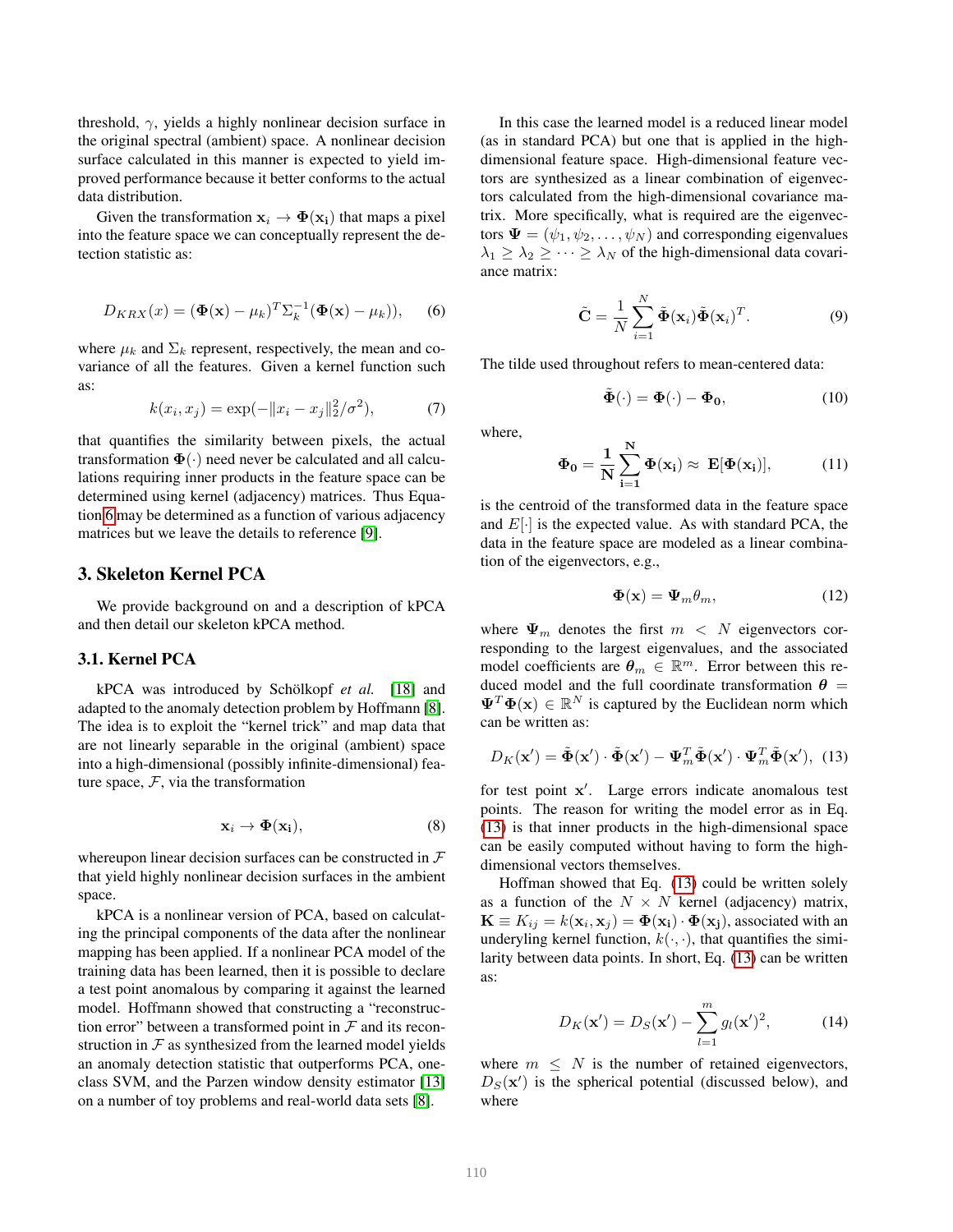$$
g_l(\mathbf{x}') = \tilde{\boldsymbol{\Phi}}(\mathbf{x}') \cdot \boldsymbol{\psi}_l = \sum_{i=1}^N \alpha_{il} \left[ k(\mathbf{x}', \mathbf{x}_i) - \frac{1}{N} \sum_{s=1}^N k(\mathbf{x}_i, \mathbf{x}_s) - \frac{1}{N} \sum_{s=1}^N k(\mathbf{x}', \mathbf{x}_s) + \frac{1}{N^2} \sum_{r,s=1}^N k(\mathbf{x}_r, \mathbf{x}_s) \right],
$$
 (15)

which computes the projection of  $\tilde{\Phi}(\mathbf{x}')$  on  $\psi_l$ , is itself a function of  $k(\cdot, \cdot)$  and the eigenvectors,  $\alpha_l \in \mathbb{R}^N$ ,  $l =$  $1, \ldots, N$ , associated with the centered inner-product matrix given by:

$$
\tilde{K}_{ij} = K_{ij} - \frac{1}{N} \sum_{s=1}^{N} K_{is} - \frac{1}{N} \sum_{r=1}^{N} K_{rj} + \frac{1}{N^2} \sum_{r,s=1}^{N} K_{rs}.
$$
\n(16)

The spherical potential of a test point  $x'$  is the squared distance of that point in F from the centroid of  $\Phi(\Omega)$ :

$$
D_S(\mathbf{x}') = \|\mathbf{\Phi}(\mathbf{x}') - \mathbf{\Phi_0}\|^2 = \tilde{\mathbf{\Phi}}(\mathbf{x}') \cdot \tilde{\mathbf{\Phi}}(\mathbf{x}'). \qquad (17)
$$

In terms of the kernel function, the spherical potential is given by:

<span id="page-3-1"></span>
$$
D_S(\mathbf{x}') = k(\mathbf{x}', \mathbf{x}') - \frac{2}{N} \sum_{i=1}^N k(\mathbf{x}', \mathbf{x}_i) + \frac{1}{N^2} \sum_{i,j=1}^N k(\mathbf{x}_i, \mathbf{x}_j).
$$
\n(18)

Given the Gaussian kernel,

$$
k_G(\mathbf{x}_i, \mathbf{x}_j) = \exp\left(-\frac{\|\mathbf{x}_i - \mathbf{x}_j\|^2}{2\sigma^2}\right),\tag{19}
$$

where  $\sigma$  is a bandwidth parameter, the first and last terms in [\(18\)](#page-3-1) become constant and can be ignored. Thus, the potential is governed by the middle term, which is proportional to the Parzen window density estimator [\[8\]](#page-6-3).

#### 3.2. Skeleton kPCA Description

Hoffman used all available data to test anomaly detection performance in [\[8\]](#page-6-3). However, the expense of calculating an adjacency matrix is a primary limitation of kernelbased methods. A uniform sub-sampling of the scene (a data "skeleton") was proposed in [\[12\]](#page-6-8) to reduce the computational cost of building an adjacency matrix with reliance on out-of-sample extension [\[4,](#page-5-4) [10\]](#page-6-9) as a means of developing a detection statistic for the remaining unsampled points. In particular, the Nyström extension  $[1, 15]$  $[1, 15]$  was used to extend the manifold to the unsampled points, diffusion map [\[6\]](#page-6-11) was used to learn the background model, and a nearest-neighbor-based detection statistic was constructed in the manifold space. This same skeleton subsampling scheme was used in [\[11\]](#page-6-12) to build a background model but kPCA was used to learn the model and Hoffman's reconstruction error was used as the detection statistic. More specifically, the background model is learned from a uniformly sampled "skeleton" subset of the original data,  $S = \{x_{s_i} : s_i \sim U(1, N), i = 1 \cdots N_S\}$  where  $N<sub>S</sub> < N$ . The underlying assumption is that for the purpose of anomaly detection, the randomly chosen  $N<sub>S</sub>$  points comprising a skeleton set,  $S$ , are sufficient to build an accurate description of the background and are unlikely to contain a large fraction of anomalies. Thus a kernel matrix of size  $N_S \times N_S$  comprises the bulk of computational cost.

Building an adjacency matrix from an extracted subset of the data is a simple concept, but it enables the realistic application of a wide variety of kernel-based and manifoldlearning techniques to the anomaly detection problem. The trade-off relative to approaches based on the assumption of a statistical model is the introduction of a new set of considerations such as the fraction of the data set that must be sampled in order to guarantee sufficient background model fidelity and the robustness of background embeddings to alternate samplings of the scene.

## <span id="page-3-0"></span>4. Algorithm Comparison

We test the performance of our algorithm against the anomaly detection algorithms described in Section [2](#page-1-0) on a hyperspectral image that is commonly tested in the literature

## 4.1. Data

The Hyperspectral Digital Imaging Collection Experiment (HYDICE) imaging spectrometer was used during te Forest Radiance I data collect to acquire signature data from 210 equally-spaced, contiguous spectral bands from a total bandwidth covering approximately 400-2500 nm. Some of the bands in the image are removed from the analysis due to low signal-to-noise ratios (SNRs) which leaves 158 total bands. The original image is 1280 x 308 but we only consider a 600 x 308 segment of the image in order to limit processing times. An approximate RGB image of *run05* is shown in Figure [1.](#page-4-0) We created a truth-mask (not shown) describing anomalous pixels corresponding to targets of interest in the scene.

## 4.2. Parameter Selection

RX, UTD, and UTD-RX, are parameter-free by design, but the other algorithms require tuning of free parameters to acquire upper bounds on their performance. To measure the change in algorithmic performance based on different parameters we utilize the area under the curve (AUC) for our hyperspectral scene and set of anomalies. AUC numerically integrates the receiver operator characteristic (ROC) curve which measures the probability of detection  $(P_d)$  for each probability of false alarm  $(P_{fa})$ . A distinct  $(P_d)$ - $(P_{fa})$  pair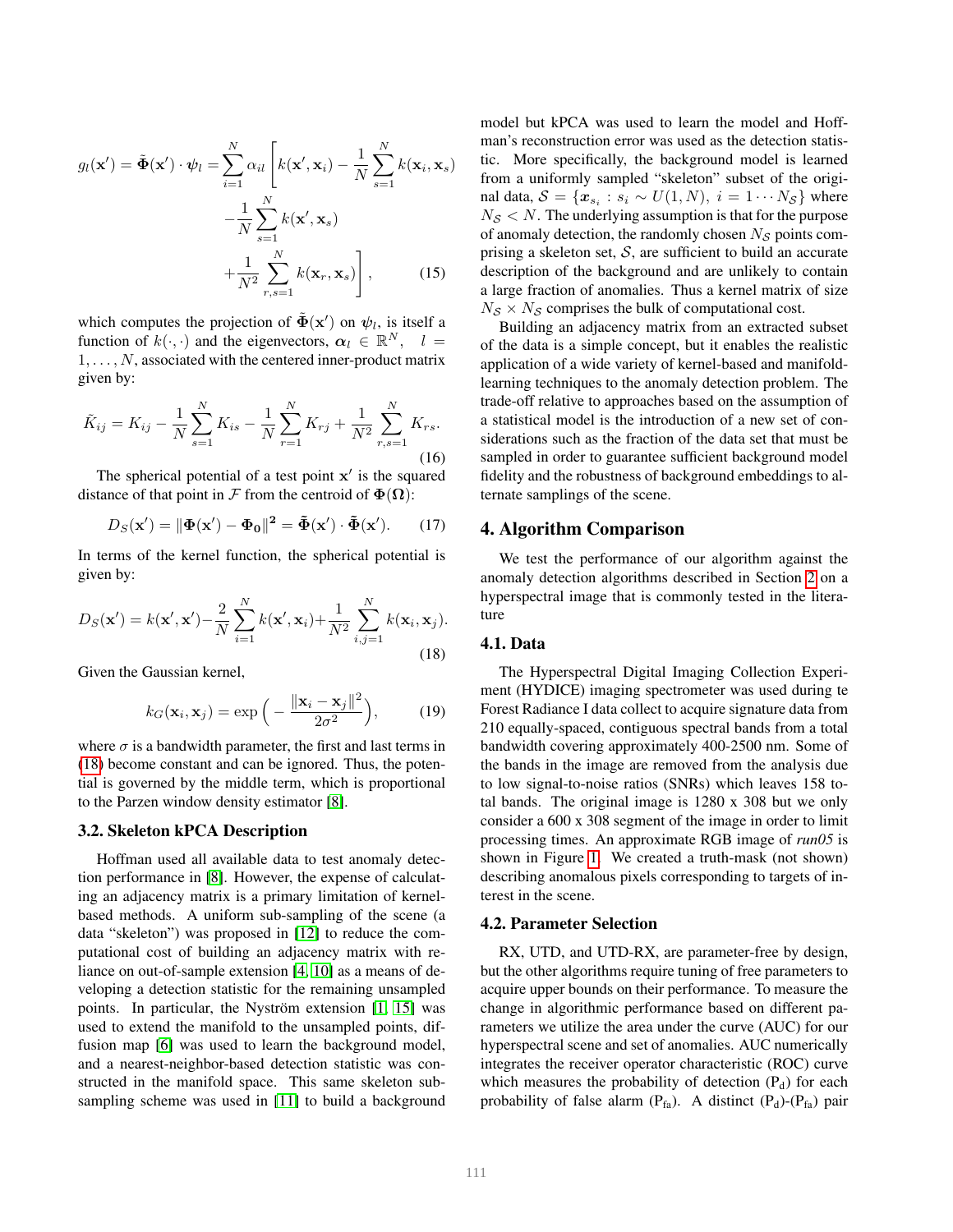<span id="page-4-0"></span>

Figure 1: Approximate RGB image of *run05* from HY-DICE Forest Radiance I collect.

<span id="page-4-1"></span>

Figure 2: ROC curves corresponding to best discovered free parameter settings for comparison algorithms. SSRX outperforms the other algorithms over the range of small  $P_{fa}$ that is of most practical interest.

was computed for every pixel in the scene. We performed grid searches for each algorithm to reveal the optimal free parameter choices and increased the grid size if the maximum occurred near a grid edge.

SSRX and OSPRX have a free parameter which controls the number of principle components or number of eigenvectors of the covariance matrix which are retained respectively. For both of these methods we analyzed all possible contiguous ranges of the principle components or eigenvectors sorted in descending order of the largest corresponding eigenvalues (i.e.,  $\{1\}, \{1, 2\}, \{1, 2, \ldots, L\}, \{2\}, \{2, 3\}, \ldots, \{L\}, \text{where } L \text{ is }$ dimensionality of the hyperspectral scene) and chose the range which provided the maximum AUC.

KRX has three free parameters, the type of kernel function, kernel function parameter, and sampling size,  $|S|$ . We chose the Gaussian kernel based on past literature which requires only one parameter, the kernel bandwidth,  $\sigma$ . We then performed a grid-search over  $\sigma$  =  ${1, 3, 5, 8, 10, 15, 20, 25, 40, 60, 80, 100, 200}$  and  $|S|$  =  $\{0.3, 0.5, 0.8, 1, 1.5, 2, 3, 5, 10\}$ % of total pixels N and chose the pair which provided the maximum AUC.

TAD has several parameters which the authors provided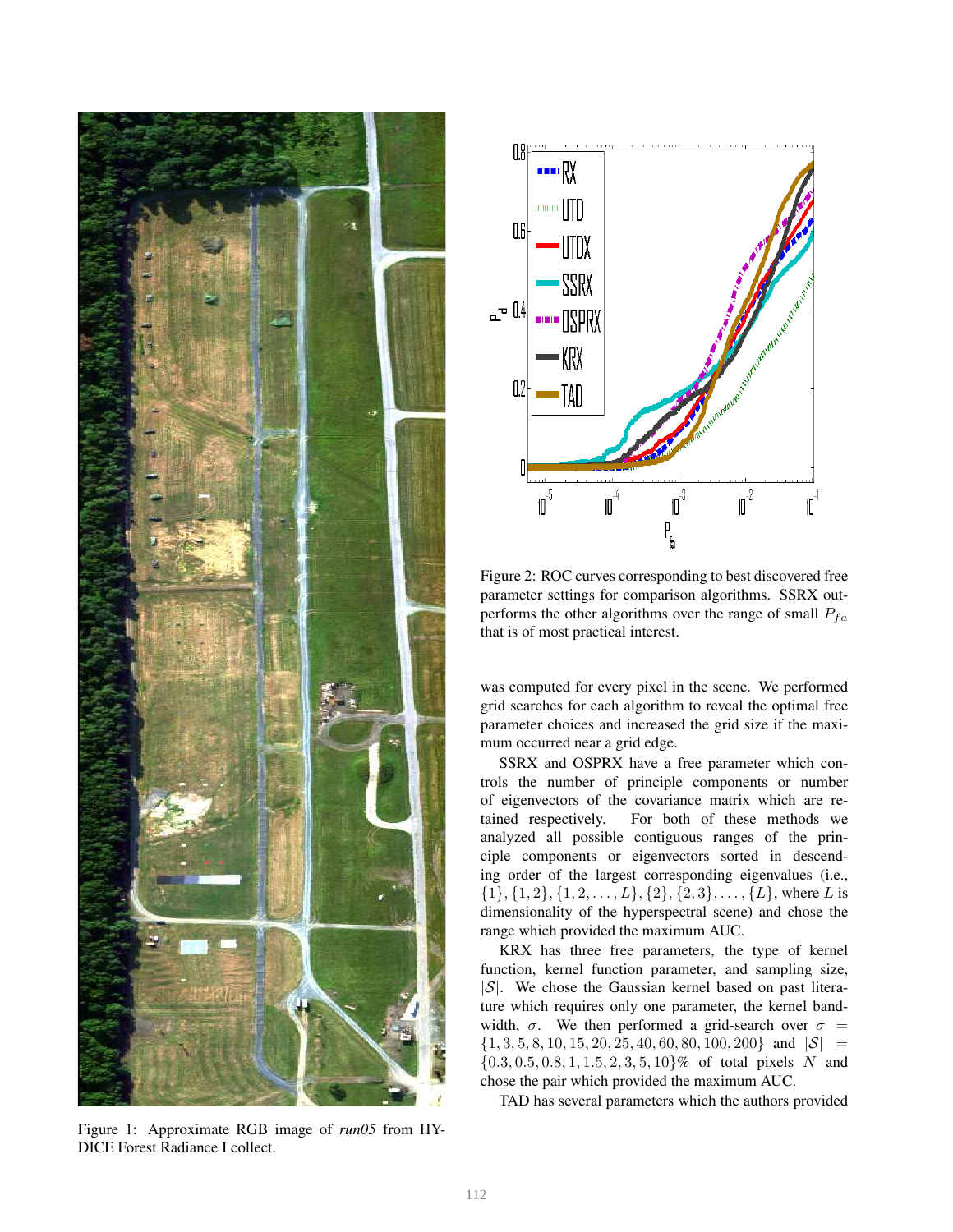<span id="page-5-6"></span>

Figure 3: ROC curves corresponding to six different skeleton samplings of our method (thin solid lines) as well as RX (dotted dark blue line) and the top-performing comparison algorithm, SSRX (solid thick blue line). Our method outperforms the other algorithms over the range of small  $P_{fa}$ that is of most practical interest. Note the smaller range of  $P_{fa}$  displayed here relative to the range in Figure [2](#page-4-1)

in their algorithmic description such as percent of edges to connect, size of graph components to count as background, and number of neighbors to consider for anomalousness ranking; the authors, however, give a range for the number of pixels,  $|S|$ , to sample for building the graph and whether to perform the normalization procedure. We varied  $|\mathcal{S}| = \{0.3, 0.5, 0.8, 1, 1.5, 2, 3, 5, 10, 20\}\%$  of total pixels N with and without the optional normalization procedure (the first option seemed to produce better results) and chose the pair which provided the maximum AUC.

Skeleton kPCA is governed by the choice of kernel, the parameters governing the kernel, the number of retained eigenvectors, and the number of points sampled for the skeleton. Here we have selected the Gaussian kernel with bandwidth  $\sigma$ . Hoffmann provided guidance for setting the bandwidth and the number of retained eigenvectors by examining performance on a toy problem [\[8\]](#page-6-3), but he performed his analysis on the entire data set and did not consider performance on a skeleton subsample of the data. A study of said parameter settings as a function of subsample size was considered in [\[11\]](#page-6-12) and showed that a relatively small skeleton sample ( $|\mathcal{S}| = 0.001 \cdot N$ ) provided consistent results. Larger bandwidths coupled with a larger number of retained eigenvectors were found to provide good results on an 8-band multispectral data set. Performance consistency between different skeleton samplings was attempted by setting the bandwidth as a multiple of the largest Euclidean distance,  $D_{max}$ , calculated for a given sampling. In this study we set  $\sigma = 16 \cdot D_{max}$  and retain 32 of N total eigenvectors corresponding to the largest eigenvalues.

ROC curves for all algorithms other than kPCA are provided in Figure [2.](#page-4-1) SSRX is the best performing algorithm over the range of low  $P_{fa}$  that are of the most interest. Figure [3](#page-5-6) shows skeleton kPCA ROC performance for six separate skeleton samplings using the described settings relative to the best performing comparison algorithm (SSRX). Although there is variation in ROC performance corresponding to different sub-samplings, the skeleton kPCA method outperforms or is equivalent to SSRX over the range of low  $P_{fa}$  values that are of practical interest. Significant improvement at very low false alarm rates is shown for some of the skeleton samplings.

# <span id="page-5-1"></span>5. Conclusion

We have shown that our skeleton kPCA anomaly detection algorithm outperforms seven other state-of-the-art detection algorithms on a common data set. We have shown that the algorithm is reasonably robust to performance variation driven by variability in the selection of a random subsample. Although the study was performed on a commonly tested dataset, additional analysis using a variety of other images is required to better understand performance robustness among the competing algorithms. Future work will consider the fusion of both spatial and spectral information using the top algorithms.

## References

- <span id="page-5-5"></span>[1] C. T. H. Baker. *The Numerical Treatment of Integral Equations*. Clarendon Press, Oxford, 1977.
- <span id="page-5-0"></span>[2] B. Basener, E. J. Ientilucci, and D. W. Messinger. Anomaly detection using topology. In *Defense and Security Symposium*, pages 65650J–65650J. International Society for Optics and Photonics, 2007.
- <span id="page-5-3"></span>[3] W. F. Basener and D. W. Messinger. Enhanced detection and visualization of anomalies in spectral imagery. In *SPIE Defense, Security, and Sensing*, pages 73341Q–73341Q. International Society for Optics and Photonics, 2009.
- <span id="page-5-4"></span>[4] Y. Bengio, J.-F. Paiement, P. Vincent, O. Delalleau, N. L. Roux, and M. Ouimet. Out-of-sample extensions for LLE, Isomap, MDS, Eigenmaps, and Spectral Clustering. In *Advances in Neural Information Processing Systems*, volume 16. The MIT Press, Cambridge, MA, USA, 2004.
- <span id="page-5-2"></span>[5] C.-I. Chang. Orthogonal subspace projection (OSP) revisited: A comprehensive study and analysis. *IEEE trans-*